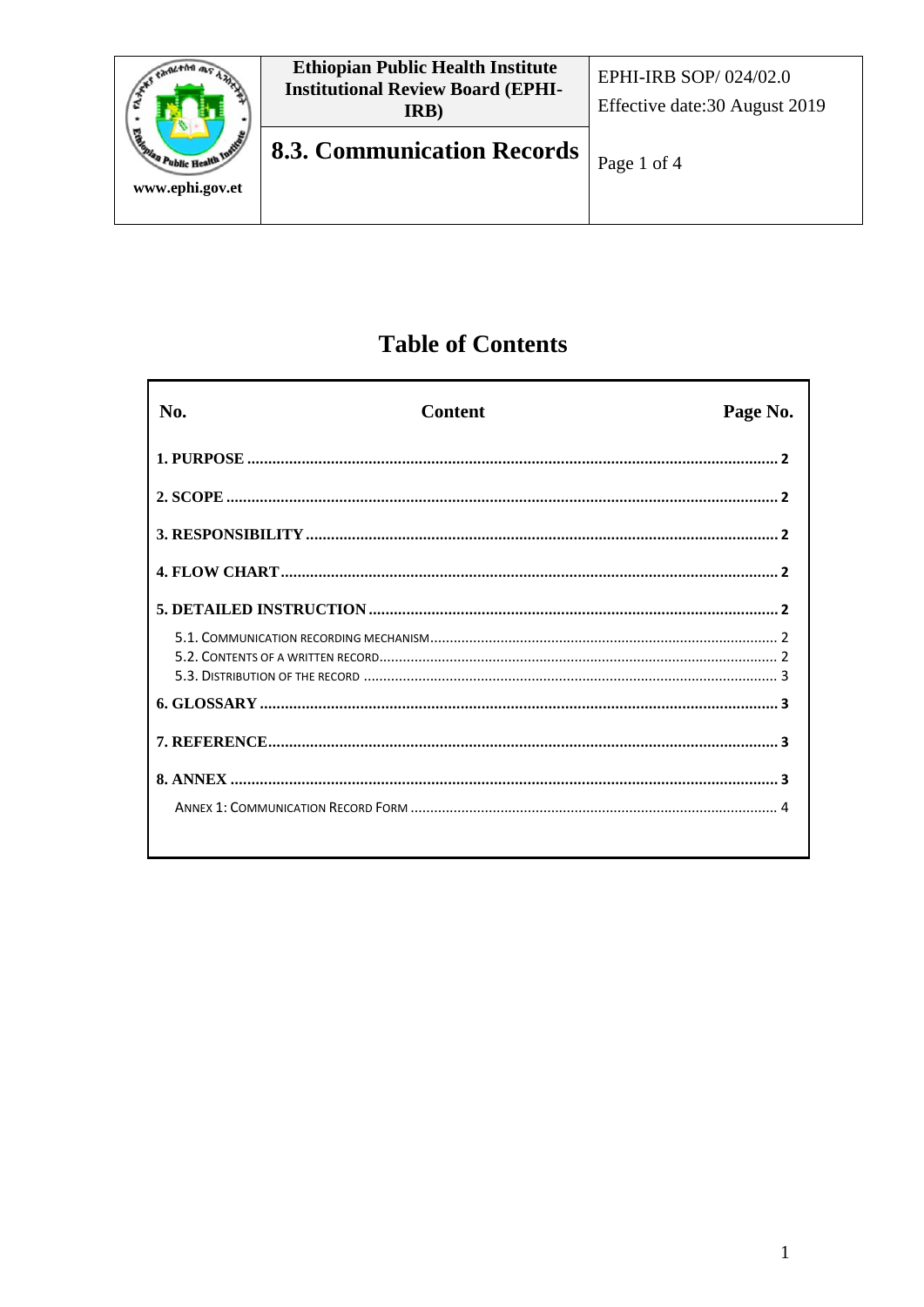

## **1. Purpose**

The purpose of this SOP is to ensure proper completion, distribution and filing of written communication and other study-related or process-related information done with investigators, sponsors, volunteer subjects, institutes and/or relevant government agencies (FMHACA, National Research Ethics Review Board, etc.).

## **2. Scope**

This SOP applies to all communication activities related to the studies under the approval of the EPHI-IRB.

## **3. Responsibility**

It is the responsibility of all IRB administrative staff, Board members, secretariat and chairperson conducting activities with EPHI-IRB to complete a written communication record for telephone or interpersonal discussions related to past, present and/or future studies and/or processes involving the IRB.

### **4. Flow chart**

| No. | <b>Activity</b>                                          | <b>Responsibility</b>                                                  |
|-----|----------------------------------------------------------|------------------------------------------------------------------------|
|     | Hand written, typed or computer-<br>generated recording. | <b>IRB</b> Administrative Staff/Secretariat<br>/ Members / Chairperson |
|     | Recording all written<br>contents/information            | IRB Secretariat / Chairperson                                          |
|     | Distribution of the record                               | IRB Secretariat / Chairperson                                          |

## **5. Detailed instruction**

#### **5.1. Communication recording mechanism**

• Individuals may utilize different communication recording mechanisms that may be handwritten, typed or computer-generated.

#### **5.2. Contents of a written record**

• The record should contain, but is not limited to, the following information: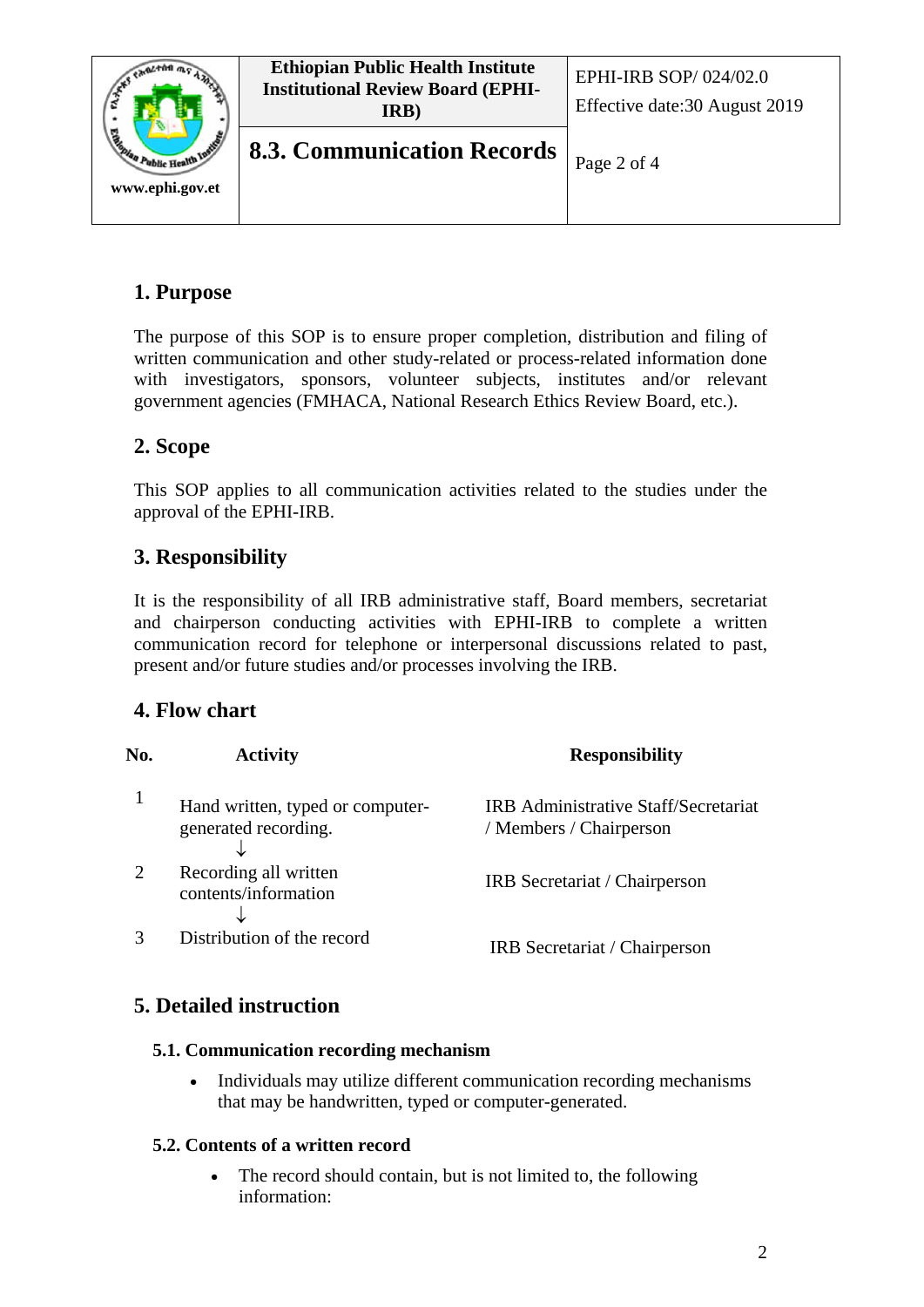

- Date of communication
- Study information, i.e., sponsor, protocol number, investigator, etc.
- Name of person contacted
- Contact address, telephone number, and e-mail
- Summary of the communication made
- Notation of any follow-up necessary
- Signature of individual completing record

#### **5.3. Distribution of the record**

- Upon completion of the records, the individual distributes copies to:
	- The study file
	- Others, as appropriate
	- Secretariat or administrative staff for filing

#### **6. Glossary**

| Communication: | Means of sending or receiving written communication and<br>other study-related or process-related information done<br>with investigators, sponsors, volunteer subjects, institutes<br>and/or relevant government agencies (FMHACA, National<br>research ethics review board, etc.). |
|----------------|-------------------------------------------------------------------------------------------------------------------------------------------------------------------------------------------------------------------------------------------------------------------------------------|
| Records        | A piece of evidence about study, protocol, investigators,                                                                                                                                                                                                                           |

sponsors, volunteer subjects, institutes.

## **7. Reference**

- 1. World Health Organization, Standards and Operational Guidance for Ethics Review of Health-Related Research with Human Participant, 2011.
- 2. International Council for Harmonization of Technical Requirements for Pharmaceuticals for Human Use Guidance for Good Clinical Practice (ICH GCP) E6(R2), 2016.

#### **8. Annex**